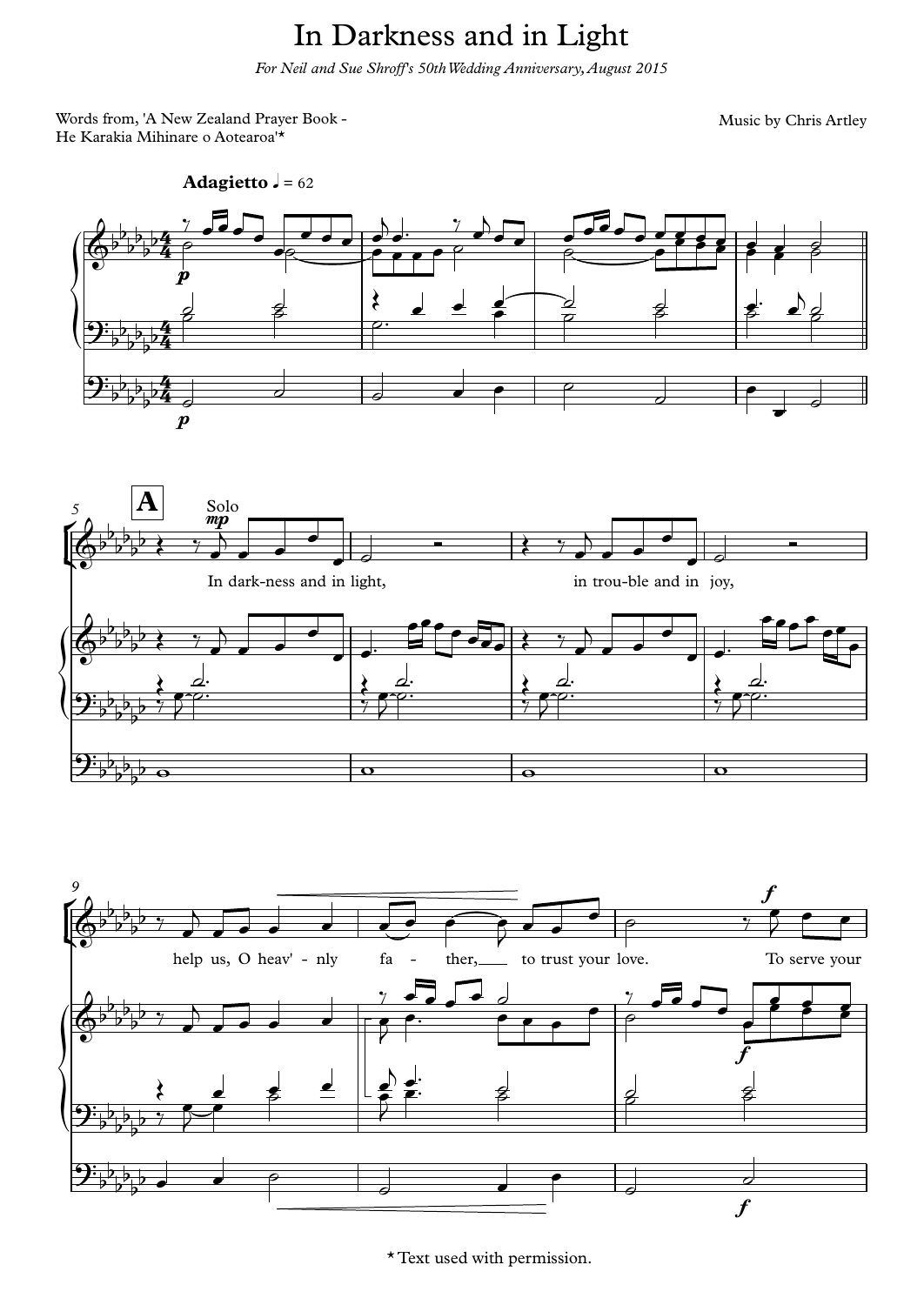

 $\boldsymbol{p}$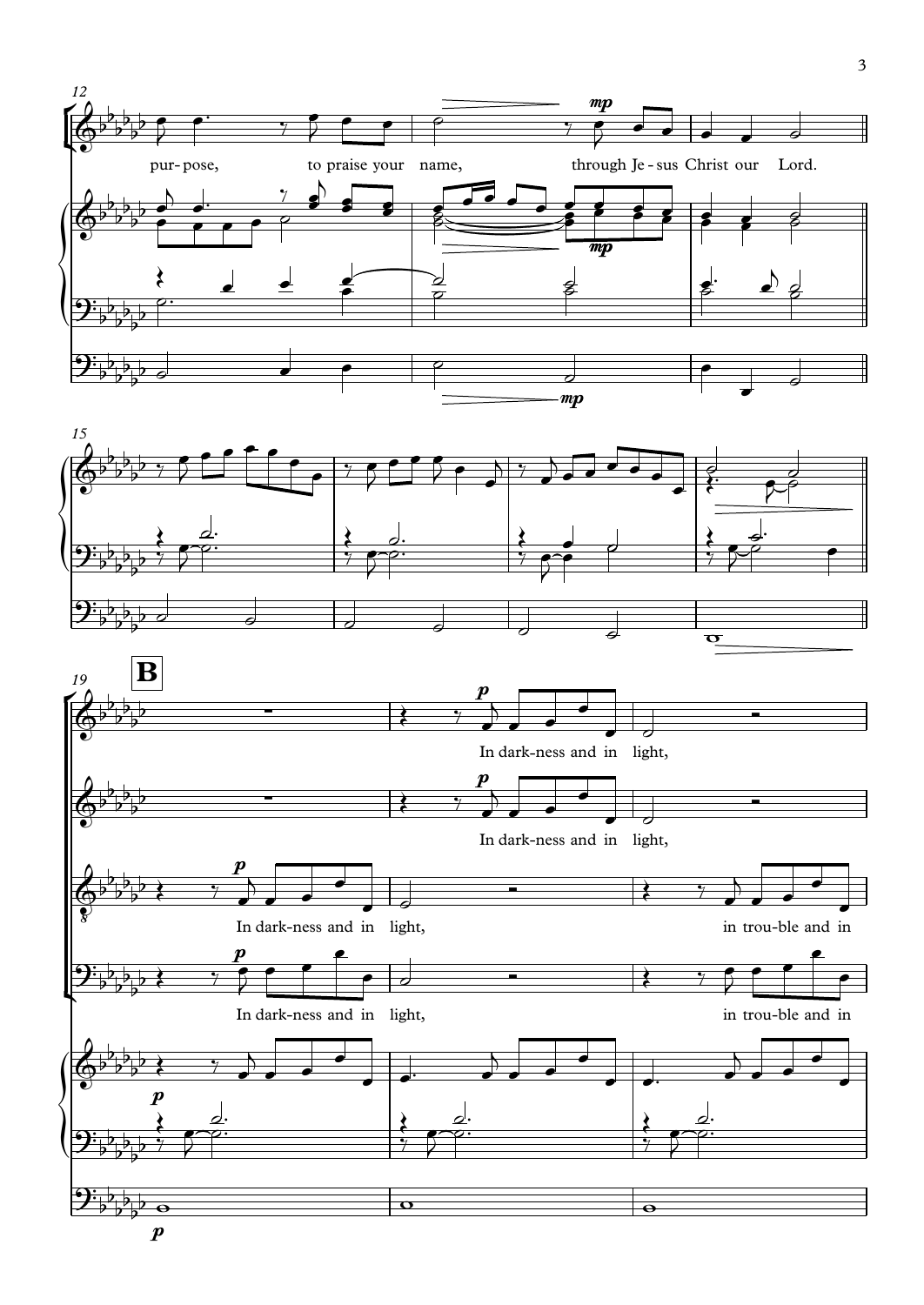